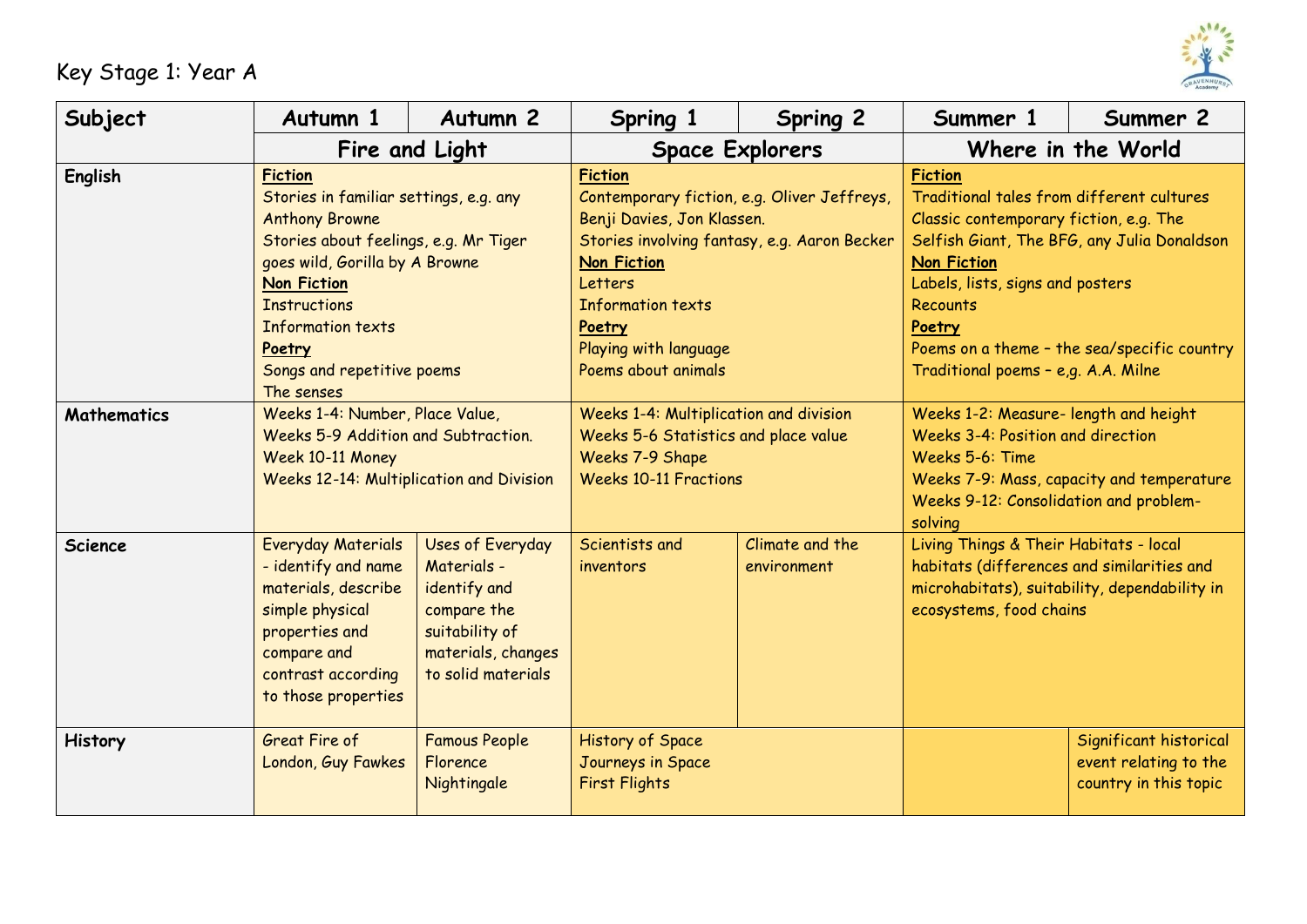| Geography           | London, Other Capital Cities, Landmarks,<br><b>UK Map and Atlas Use</b>                                                                                                           |                                                                                                                    | <b>Compass Directions</b><br>Use Atlases<br>Satellite Imagery<br>World Map                    |                                                                                                                                                                            | Oceans and Seas,<br>naming features<br><b>Island Homes</b><br>World Maps, atlases<br>and homes | Identify seasonal and<br>daily weather<br>patterns in the UK.<br>Hot and Cold Areas                                   |
|---------------------|-----------------------------------------------------------------------------------------------------------------------------------------------------------------------------------|--------------------------------------------------------------------------------------------------------------------|-----------------------------------------------------------------------------------------------|----------------------------------------------------------------------------------------------------------------------------------------------------------------------------|------------------------------------------------------------------------------------------------|-----------------------------------------------------------------------------------------------------------------------|
| Art                 | <b>Turner and Monet</b><br>Printing                                                                                                                                               | Fire, Hot/Cold<br>Colours<br>Clay-Fire Plagues<br><b>Diwali</b>                                                    | Van Gogh - Starry<br>Night (light and<br>shade)                                               | Marbling<br><b>Comb Painting</b>                                                                                                                                           | Watercolour<br>paintings under the<br>sea, sand paintings,<br>sea collage                      | <b>String Printing tones</b><br>and shades.<br>Specific country<br>related art (textures,<br>styles), e.g. Australia. |
| Design & Technology | Vehicles - make fire<br>engines                                                                                                                                                   |                                                                                                                    | Make breakfast<br>cereal for an<br>astronaut                                                  |                                                                                                                                                                            | Boat and raft<br>building                                                                      |                                                                                                                       |
| <b>Music</b>        | Music Express 5-6: Number (beat)<br>Music Express 6-7: Ourselves (exploring<br>sounds)                                                                                            |                                                                                                                    | Music Express 5-6: Travel (performance)<br>Music Express 6-7: Storytime (exploring<br>sounds) |                                                                                                                                                                            | Music Express 6-7: Seasons (pitch) and<br>Weather (exploring sounds)<br>Summer production      |                                                                                                                       |
| Computing           | Unit 1.1 Online safety and exploring<br>Purple mash Unit 2.5 Effective searching<br>(3 weeks) Unit 1.4 Lego Builders (3<br>weeks) Unit 1.9 Technology outside<br>school (2 weeks) |                                                                                                                    |                                                                                               | Unit 1.2 Grouping and sorting(2 weeks)Unit<br>Unit 1.7 coding (6 weeks) Unit 2.1 Coding (5<br>2.6 Creating pictures (5 weeks) Unit 1.8<br>weeks)<br>Spreadsheets (3 weeks) |                                                                                                |                                                                                                                       |
| <b>RE</b>           | 1.6<br>What makes some<br>places significant?<br>What makes some<br>places sacred to<br>believers?                                                                                | $1.2$<br>Why does<br><b>Christmas matter</b><br>to Christians? How<br>and why do we<br>celebrate special<br>times? | 1.3<br>Who is Jewish?<br>What do they<br>believe and how do<br>they live?                     | 1.8<br>What can we learn<br>from sacred books<br>and stories?                                                                                                              | 1.11<br>Who is an inspiring<br>person? What stories<br>inspire<br>Christian/Muslim<br>people?  | 1.9<br>How do we show we<br>care for others? Why<br>does it matter?                                                   |
| PE                  | <b>Basic Moves</b><br><b>Invasion Games</b>                                                                                                                                       | <b>Basic Moves</b><br><b>Invasion Games</b>                                                                        | Gymnastics<br><b>Basic Moves</b><br>(Sportshall athletics<br>this term)                       | Gymnastics<br>Dance                                                                                                                                                        | Tennis<br>Dance (summer<br>fete)                                                               | Cricket/Rounders<br><b>Athletics</b>                                                                                  |
| PHSE (Scarf) (Y1)   | Me and My<br>Relationships                                                                                                                                                        | <b>Valuing Difference</b>                                                                                          | <b>Keeping Myself</b><br>Safe                                                                 | <b>Rights and</b><br>Responsibilities                                                                                                                                      | Being My Best                                                                                  | <b>Growing and Changing</b>                                                                                           |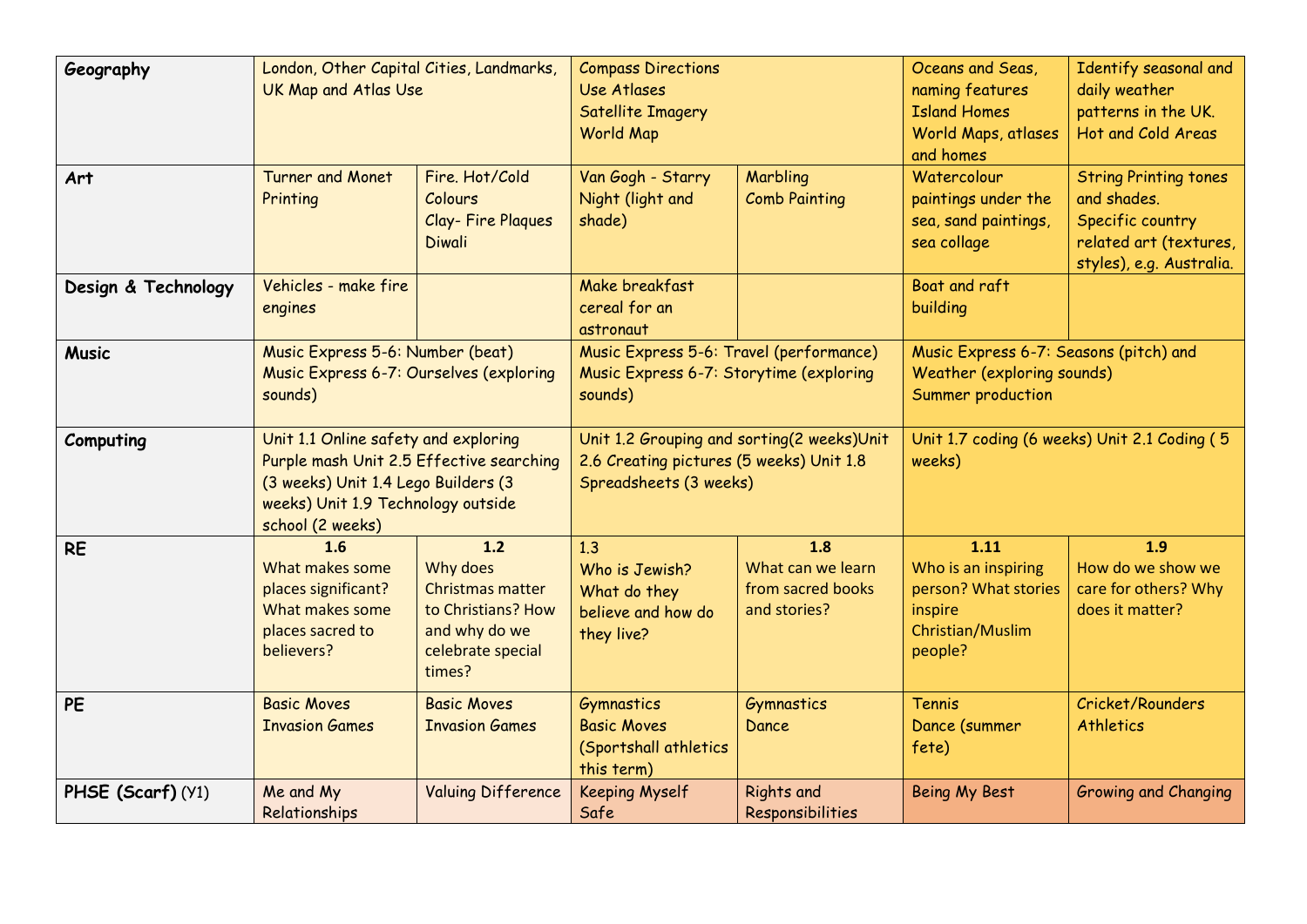## Key Stage 1: Year B

| Subject            | Autumn 1                                                                                                                                                                                                                                                                       | Autumn <sub>2</sub>                                                         | Spring 1                                                                                                                                                                                                                                                                                                                                                          | <b>Spring 2</b>                                                                                                                                                                   | Summer 1                                                                                                                                                                                                                                                                                                                                                                                     | Summer 2                                                                                                            |  |
|--------------------|--------------------------------------------------------------------------------------------------------------------------------------------------------------------------------------------------------------------------------------------------------------------------------|-----------------------------------------------------------------------------|-------------------------------------------------------------------------------------------------------------------------------------------------------------------------------------------------------------------------------------------------------------------------------------------------------------------------------------------------------------------|-----------------------------------------------------------------------------------------------------------------------------------------------------------------------------------|----------------------------------------------------------------------------------------------------------------------------------------------------------------------------------------------------------------------------------------------------------------------------------------------------------------------------------------------------------------------------------------------|---------------------------------------------------------------------------------------------------------------------|--|
|                    |                                                                                                                                                                                                                                                                                |                                                                             | That's the way to do it!                                                                                                                                                                                                                                                                                                                                          |                                                                                                                                                                                   | Gravenhurst Grounds &                                                                                                                                                                                                                                                                                                                                                                        |                                                                                                                     |  |
|                    | <b>Castles and Dragons</b>                                                                                                                                                                                                                                                     |                                                                             | (Toys and puppet theatre)                                                                                                                                                                                                                                                                                                                                         |                                                                                                                                                                                   |                                                                                                                                                                                                                                                                                                                                                                                              | Around the World                                                                                                    |  |
| <b>English</b>     | <b>Fiction</b><br><b>Traditional Tales</b><br>Fantasy Stories, various Dragon picture<br>books<br><b>Non Fiction</b><br><b>Instructions</b><br><b>Information Texts</b><br>Poetry<br><b>Silly Poems Michael Rosen</b><br>List Poems: eq. Gervase Phinn, Kenn<br><b>Nesbitt</b> |                                                                             | <b>Fiction</b><br>Stories in familiar settings, e.g.<br>Traction Man is Here, Traction Man meets<br>turbo dog, Leaf, Silly Billy<br>Humorous stories: Russell the Sheep, Splat<br>the Cat, Oi Frog by Jim Field<br><b>Non Fiction</b><br>Letters - e.g. Letter to Traction Man<br>Recounts eg. Faith Tour<br>Poetry<br>Bedtime poems<br>Poems: fantasy and humour |                                                                                                                                                                                   | <b>Fiction</b><br>Traditional Tales from other cultures<br>Contemporary fiction, e.g. The Tiger who<br>came to tea, Grandma Bird, Grandad's<br>Island, The storm Whale Benji Davies<br><b>Non Fiction</b><br>Labels, Lists, Signs and Posters<br>Information texts - animals (Science)<br>Poetry<br>Poems to say out loud<br>A study of a poet, e.g. Spike Milligan,<br><b>Michael Rosen</b> |                                                                                                                     |  |
| <b>Mathematics</b> | Weeks 1-4: Number, Place Value,<br>Weeks 5-9 Addition and Subtraction.<br>Week 10-11 Money<br><b>Weeks 12-14: Multiplication and Division</b>                                                                                                                                  |                                                                             | Weeks 1-4: Multiplication and division<br>Weeks 5-6 Statistics and place value<br>Weeks 7-9 Shape<br><b>Weeks 10-11 Fractions</b>                                                                                                                                                                                                                                 |                                                                                                                                                                                   | Weeks 1-2: Measure- length and height<br>Weeks 3-4: Position and direction<br>Weeks 5-6: Time<br>Weeks 7-9: Mass, capacity and temperature<br>Weeks 9-12: Consolidation and problem-<br>solving                                                                                                                                                                                              |                                                                                                                     |  |
| <b>Science</b>     | <b>Animals including Humans</b>                                                                                                                                                                                                                                                |                                                                             | Seasonal changes                                                                                                                                                                                                                                                                                                                                                  |                                                                                                                                                                                   | Plants -<br>identifying,<br>describing and<br>growing                                                                                                                                                                                                                                                                                                                                        | Plants - factors that<br>enable different plants to<br>grow and stay healthy                                        |  |
| <b>History</b>     |                                                                                                                                                                                                                                                                                | Houses and Homes- Motte & Bailey,<br>Heraldry and Knights - making a shield |                                                                                                                                                                                                                                                                                                                                                                   | Changes in toys. Comparisons.<br>Grandparents talk about their toys and<br>games. (Magic Grandad)<br>Museum Visit. Toys- Past and Present.<br>Seaside - changes, past and present |                                                                                                                                                                                                                                                                                                                                                                                              | <b>Changes in Living Memory</b><br><b>Changes in Historical Events</b><br>Link to Ourselves (PSHE: Right and Wrong) |  |
| Geography          | Use aerial imagery and other models to<br>create simple maps and plans, using                                                                                                                                                                                                  |                                                                             | Following a Route. Plans and Symbols (link<br>to forest school)<br>Toys & Puppets Around the World.                                                                                                                                                                                                                                                               |                                                                                                                                                                                   | Oceans- name and locate the continents<br>Compare the local area to a non-european<br>area                                                                                                                                                                                                                                                                                                   |                                                                                                                     |  |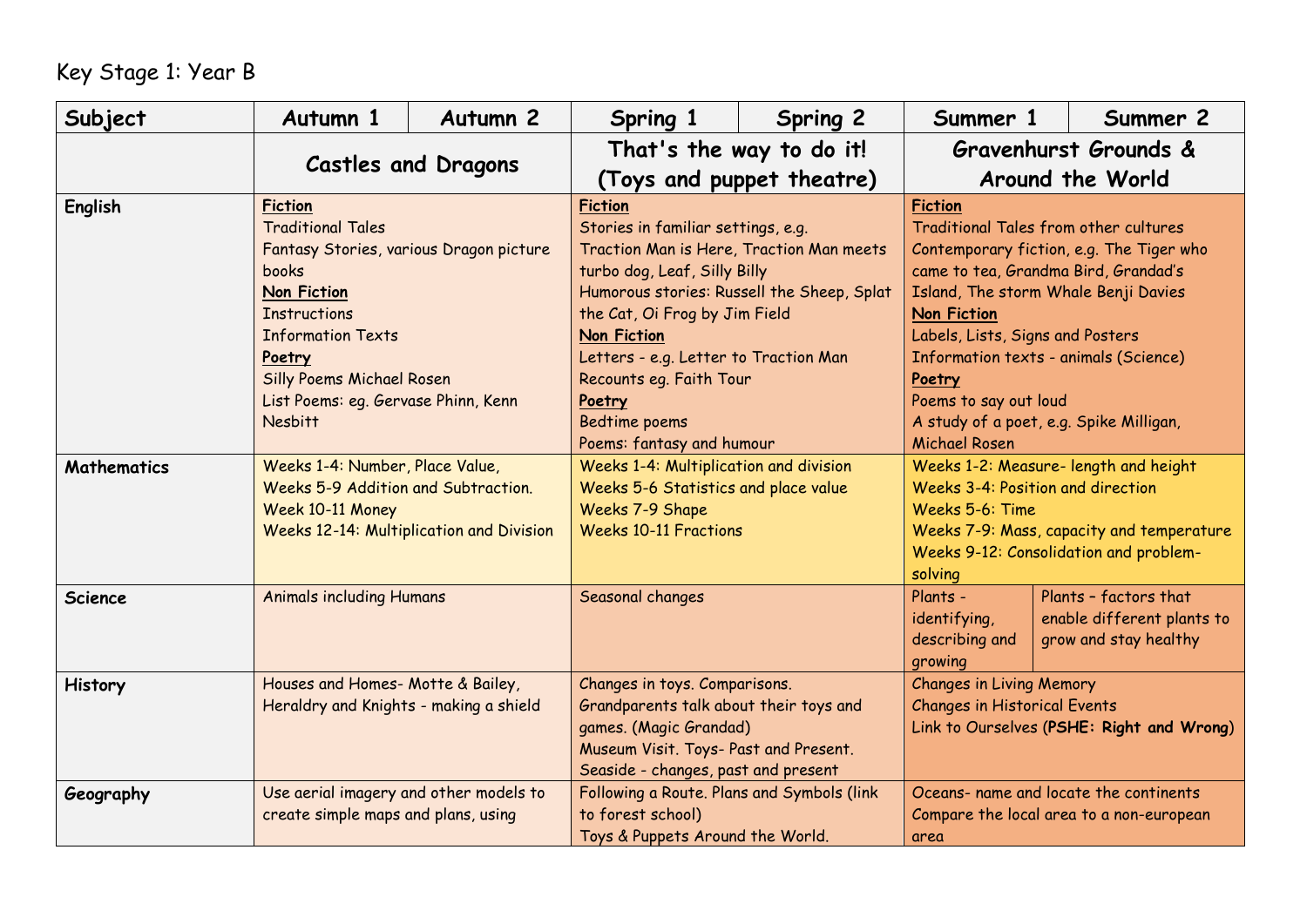|                     | symbols, simple fieldwork (local village<br>walk). Houses around the world<br>(PSHE: Communities)       |                                                                                                                     |                                                                                                                 | Simple Local Fieldwork (link to forest<br>school)<br><b>Extreme Environments</b> |                                                                                                                                       |                                                                         |
|---------------------|---------------------------------------------------------------------------------------------------------|---------------------------------------------------------------------------------------------------------------------|-----------------------------------------------------------------------------------------------------------------|----------------------------------------------------------------------------------|---------------------------------------------------------------------------------------------------------------------------------------|-------------------------------------------------------------------------|
| Art                 | Portraits<br>Create own coat<br>of arms<br>Mixed Media and<br>Collage Work                              | Diwali, Fireworks.<br>Rubbings.<br>Paul Klee - castles                                                              | Breugal- Games in the Past<br>Observational Painting/Drawing or Toys.<br>Chalk and Pastel. Photographic Collage |                                                                                  | Freud and Warhol.<br>Andy Goldsworthy- Art in Nature<br>(Sculpture).<br><b>Observational Drawing</b><br>Topical Artist, e.g. Rousseau |                                                                         |
| Design & Technology | Create Drawbridge for castle (hinges).                                                                  |                                                                                                                     | a puppet and puppet theatre                                                                                     | Design and create a musical instrument and                                       | <b>Fruit Salad</b>                                                                                                                    |                                                                         |
| <b>Music</b>        | Music Express 5-6: Ourselves (exploring<br>sounds)<br>Music Express 6-7: Our Land (exploring<br>sounds) |                                                                                                                     | Music Express 5-6: Machines (beat)<br>Music Express 6-7: Toys (beat)                                            |                                                                                  | Music Express 5-6: Our School (exploring<br>sounds)<br>Music Express 6-7: Travel (performance)                                        |                                                                         |
| Computing           | Unit 2.2 Online safety (3 weeks) Unit 1.5<br>Maze explorers (3 weeks) Unit 2.4<br>Questioning (5weeks)  |                                                                                                                     | Unit 1.6 Animated story books (5 weeks)<br>Unit 2.7 Making music (3 weeks)                                      |                                                                                  | Unit 2.3 spreadsheets (4 weeks)<br>Unit 1.3 Pictograms (3weeks) Unit 2.8<br>Presenting ideas (4 weeks)                                |                                                                         |
| <b>RE</b>           | 1.1<br>What do Christians<br>believe God is like?                                                       | 1.7<br>How and why do we<br>celebrate significant<br>times? What makes<br>some celebrations<br>sacred to believers? | 1.4<br>Who is a Muslim?<br>What do they believe<br>and how do they<br>live?                                     | 1.5<br>Why does Easter<br>matter to Christians?                                  | 1.12<br>What is the 'Good<br>News' Christians<br>believe Jesus brings?                                                                | 1.10<br>How do we show we<br>care for the Earth?<br>Why does it matter? |
| <b>PE</b>           | <b>Basic Moves</b><br><b>Invasion Games</b>                                                             | <b>Basic Moves</b><br><b>Invasion Games</b>                                                                         | <b>Gymnastics</b><br><b>Basic Moves</b><br>(Sportshall athletics<br>this term)                                  | <b>Gymnastics</b><br>Dance                                                       | Tennis<br>Dance                                                                                                                       | Cricket/Rounders<br><b>Athletics</b>                                    |
| PHSE (Scarf) (Y2)   | Me and My<br>Relationships                                                                              | <b>Valuing Difference</b>                                                                                           | <b>Keeping Myself</b><br>Safe                                                                                   | <b>Rights and</b><br>Responsibilities                                            | <b>Being My Best</b>                                                                                                                  | Growing and Changing                                                    |

Key Stage 2: Year A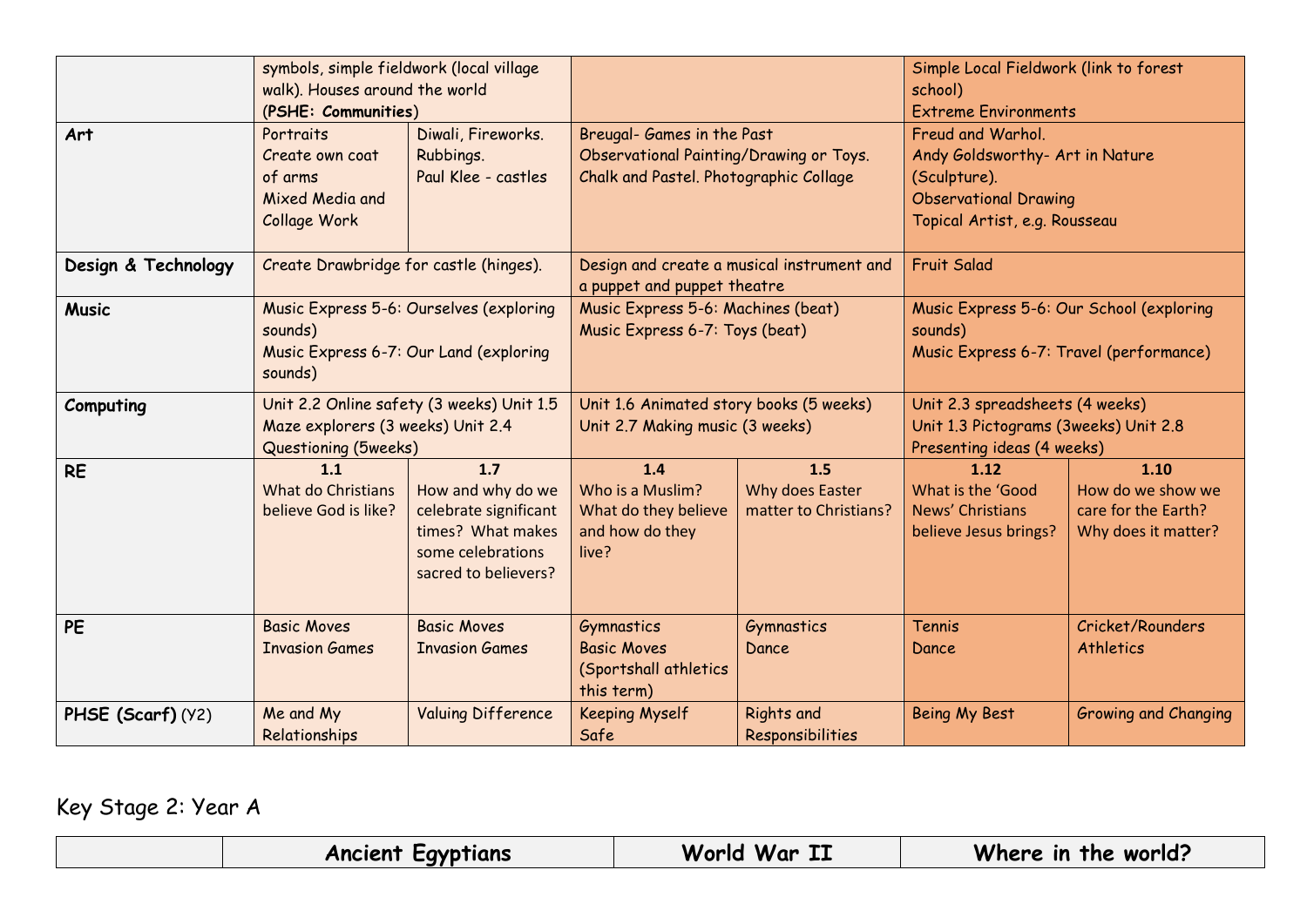| Subject                                                                   | Autumn <sub>2</sub>                                                                                                                                                                                                                                                                                                                                                                                                                                                              | Autumn 1                                              | Spring 1                                                                                                                                                                                                                                                                                                                                                                                                                                                                                     | <b>Spring 2</b>                                                  | Summer 1                                                                                                                                                                                                                                                                                                                                                                                                                                                                                                             | Summer 2                                                         |
|---------------------------------------------------------------------------|----------------------------------------------------------------------------------------------------------------------------------------------------------------------------------------------------------------------------------------------------------------------------------------------------------------------------------------------------------------------------------------------------------------------------------------------------------------------------------|-------------------------------------------------------|----------------------------------------------------------------------------------------------------------------------------------------------------------------------------------------------------------------------------------------------------------------------------------------------------------------------------------------------------------------------------------------------------------------------------------------------------------------------------------------------|------------------------------------------------------------------|----------------------------------------------------------------------------------------------------------------------------------------------------------------------------------------------------------------------------------------------------------------------------------------------------------------------------------------------------------------------------------------------------------------------------------------------------------------------------------------------------------------------|------------------------------------------------------------------|
| <b>English</b>                                                            | <b>Fiction</b><br>1) Stories by the same Author<br>Read Anthony Brown stories<br>Write a short story<br>2) Adventure Stories<br>Read The Hodgeheg-Dick King-Smith<br>Write an alternative version<br><b>Non Fiction</b><br>3) Instructions and explanations<br>Read Egyptology: Search for the Tomb of Osiris (Non-fiction)<br>Write how to mummify an animal<br><b>Poetry</b><br>4) The Magic Box<br>Includes work on class poem and shape poems and calligrams<br>Write a poem |                                                       | <b>Fiction</b><br>1) Books with historical settings<br>Read-Rose Blanche and Flood<br>Jane Considine unit of work Flood<br>Write a story in same style that is related to a<br><b>WWII</b> emergency<br><b>Non Fiction</b><br>2) Persuasive Writing<br>Read Advertisements in magazines and on TV<br>(includes debate)<br>Write a persuasive argument in a letter<br><u>Poetry</u><br>3) Poetry from Caribbean culture<br>Read Jump An anthology of Black Poetry<br>Children to write a poem |                                                                  | <b>Fiction</b><br>1-2) Traditional Tales<br>Read The Snow Queen<br><b>Read The Red Prince</b><br>2 units of work Write a story to entertain and a<br>traditional tale based on one read<br><b>Non Non-Fiction</b><br>3)Instructions<br>Read My Strong Mind<br>Jane Considine Unit of work<br>Write instructions for staying mentally healthy<br>4) Biographies/Autobiographies<br><b>Read Various</b><br>Write their own autobiography for new schools<br>5)Poetry<br><b>Funny Poetry</b><br>Read Goldilocks on CCTV |                                                                  |
| <b>Mathematics</b><br>(Adjusted<br>according to term<br>length and needs) | Place Value and Number including Roman numerals<br>Addition and Subtraction/Money<br>Perimeter/measures<br>Multiplication                                                                                                                                                                                                                                                                                                                                                        |                                                       | Multiplication/Division<br><b>Fractions/Decimals</b><br>Area<br>Time                                                                                                                                                                                                                                                                                                                                                                                                                         |                                                                  | Time<br>Measures<br>Shapes/geometry<br>Money<br>Data/Statistics                                                                                                                                                                                                                                                                                                                                                                                                                                                      |                                                                  |
| <b>Science</b>                                                            | Sound                                                                                                                                                                                                                                                                                                                                                                                                                                                                            | Light                                                 | Living things                                                                                                                                                                                                                                                                                                                                                                                                                                                                                | <b>Habitats</b>                                                  | Plants & Growing                                                                                                                                                                                                                                                                                                                                                                                                                                                                                                     | Plants & Growing                                                 |
| <b>History</b>                                                            | Achievements of the<br><b>Early Civilisation</b>                                                                                                                                                                                                                                                                                                                                                                                                                                 | The Ancient Egyptian<br>Way of Life<br><b>Beliefs</b> | <b>Battle of Britain</b><br>Home Front<br>Famous people-<br>Hitler/Churchill                                                                                                                                                                                                                                                                                                                                                                                                                 | World War II<br>Links to PHSE<br>democracy and<br>dictatorships. |                                                                                                                                                                                                                                                                                                                                                                                                                                                                                                                      |                                                                  |
| Geography                                                                 | Deserts-Sahara<br>Rivers-Nile                                                                                                                                                                                                                                                                                                                                                                                                                                                    | Modern Day Egypt<br>Farming                           | The Countries of<br>World War 2-<br>maps                                                                                                                                                                                                                                                                                                                                                                                                                                                     |                                                                  | Oceans and<br>continents-A<br>region of North<br>America<br>California                                                                                                                                                                                                                                                                                                                                                                                                                                               | Natural Disasters<br>Earthquakes and<br>volcanoes<br>Pacific rim |
| Art                                                                       | Hieroglyphs                                                                                                                                                                                                                                                                                                                                                                                                                                                                      | Canopic Jars from Clay<br>Cartouche                   | <b>Mixing Colours</b><br>and the Colour<br>Wheel<br><b>Blitz Pictures</b><br>Henry Moore/Paul<br>Nash                                                                                                                                                                                                                                                                                                                                                                                        | Propaganda Posters                                               | Printing- Unit<br>about William<br>Morris designs and<br>repeating patterns<br>including the half-<br>drop                                                                                                                                                                                                                                                                                                                                                                                                           |                                                                  |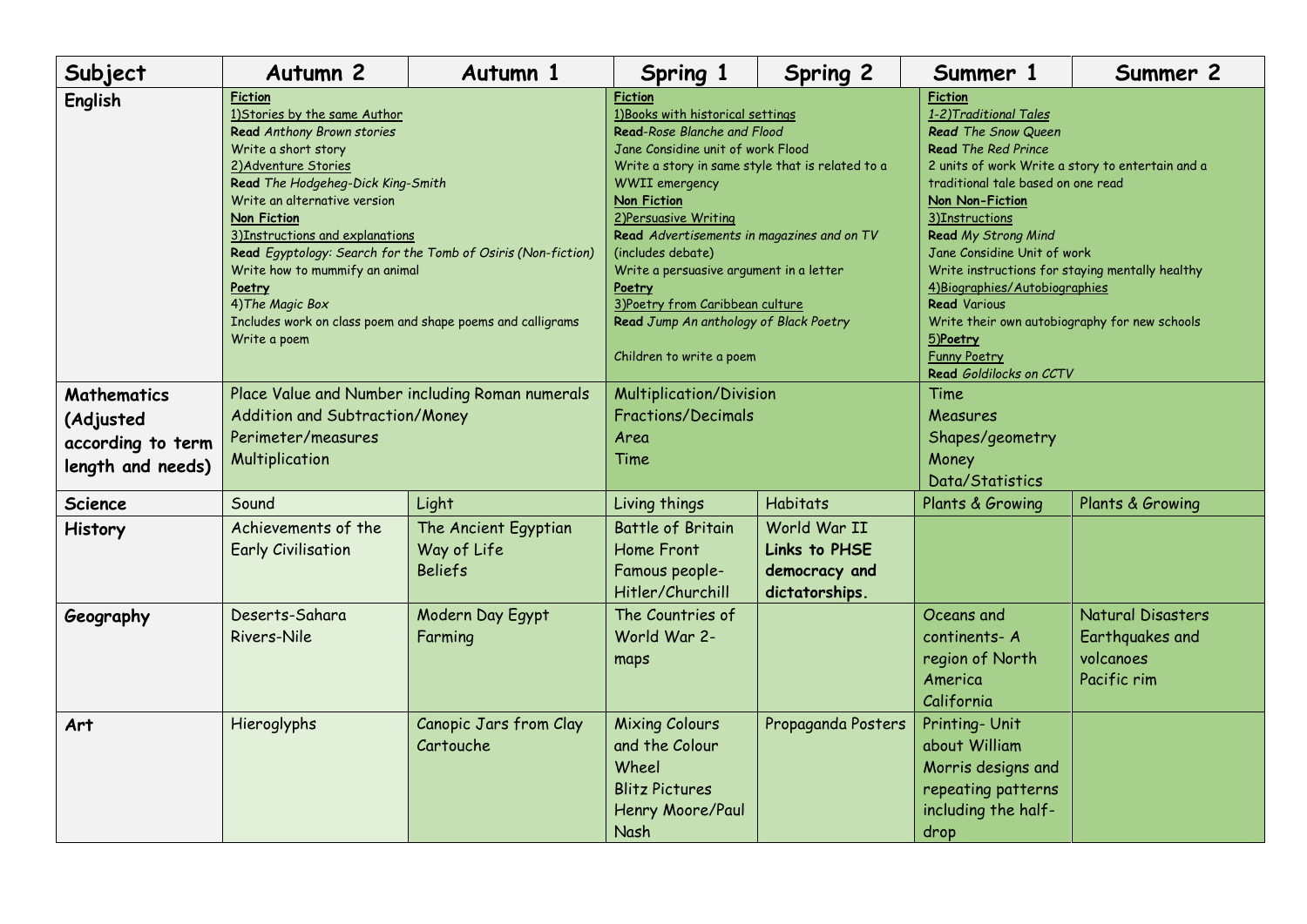| Design &                                           | <b>Bread</b>                                                                                              | Paper making                                                                                                                            | Anderson                                                                                                                                                                                               |                                                                                                                                       | Build a Bridge -                                                                                                        |                                                                           |
|----------------------------------------------------|-----------------------------------------------------------------------------------------------------------|-----------------------------------------------------------------------------------------------------------------------------------------|--------------------------------------------------------------------------------------------------------------------------------------------------------------------------------------------------------|---------------------------------------------------------------------------------------------------------------------------------------|-------------------------------------------------------------------------------------------------------------------------|---------------------------------------------------------------------------|
| Technology                                         | Food a fact for life                                                                                      |                                                                                                                                         | Shelters (cress)                                                                                                                                                                                       |                                                                                                                                       | test to destruction                                                                                                     |                                                                           |
| <b>Music</b>                                       | Sounds (8-9)                                                                                              | Ancient Worlds (8-9)                                                                                                                    | Singing French(7-<br>8)                                                                                                                                                                                | In the past $(7-8)$                                                                                                                   | Environment (8-9)                                                                                                       | Around the World (8-9)                                                    |
| Computing                                          | Unit 3.2 Online safety (2 weeks) Unit 3.3<br>Spreadsheets (3weeks) Unit 4.1 Coding (6 weeks)              |                                                                                                                                         | Unit 4.6 Animation (3 weeks)                                                                                                                                                                           | Unit 3.6 Branching databases (4 weeks)                                                                                                | Unit 3.7 Simulations (3 weeks) Unit 3.8<br>Graphing (3 weeks) Unit 4.8 Hardware<br>Investigators (2 weeks)              |                                                                           |
| <b>RE</b>                                          | L2.6 How do festivals<br>and family life show<br>what matters to<br>Jewish people?<br>Jews                | L2.11 What are the<br>deeper meanings of the<br>festivals?<br><b>Including Jewish</b><br>festival of Passover-<br>Moses. Links to topic | L2.2 Why do some<br>people think life is<br>like a journey?<br>How and why do<br>people mark<br>significant events<br>of life?<br>(All) Including<br>links to PHSE<br>Choices. SCARF<br>y <sub>4</sub> | $L2.5$ Why<br>Christians call the<br>day Jesus died<br>'Good Friday'? In<br>lead up to Easter<br>most appropriate<br>time to do this. | L2.10 What was<br>the impact of<br>Pentecost for<br>Christians?                                                         | L2.7 How is faith<br>expressed in Hindu<br>communities and<br>traditions? |
| PE (Forest school<br>once each half<br>term)       | <b>Basic moves</b><br><b>Competitive Games</b><br>(Hockey)                                                | <b>Basic moves</b><br>Competitive games<br>(Rugby) (tag rugby<br>competition)                                                           | Dance<br>Gymnastics<br>(Quad kids)                                                                                                                                                                     | Gymnastics<br>Badminton<br>(sports hall<br>athletics)                                                                                 | Cricket (Kwik<br>Cricket<br>tournament) and<br>preparation for<br>Maypole dancing                                       | <b>Basic moves</b><br>Athletics (sports day)<br>Rounders                  |
| French 10 mins.<br>before lunch<br>Wakefield 3 and | Numbers/ greetings and names/ classroom<br>instructions/colours/fruit/days/months/<br>Nativity/culture    |                                                                                                                                         | colours/body/ zoo animals/ verbs and<br>adjectives/family/story<br>language/pets/ Easter story/ traditions                                                                                             |                                                                                                                                       | hobbies/opinion<br>phrases/weather/clothes/revision/dictionary<br>skills/ writing                                       |                                                                           |
| PSHE and<br>Citizenship                            | <b>SCARF</b><br>Me and My<br>relationships Y3<br>Includes rules for<br>classroom/handwashing<br>at school | <b>SCARF</b><br><b>Valuing Differences</b><br><b>Black lives</b><br>matter/diversity/British<br>values y3                               | <b>SCARF</b><br><b>Being My Best</b><br>Resolutions and<br>growth mindset<br>y <sub>3</sub>                                                                                                            | <b>SCARF</b><br><b>Rights and</b><br>responsibilities<br>Money<br>management-<br>environment                                          | <b>SCARF</b><br><b>Keeping Myself</b><br>safe Y3 (computing<br>lessons used each<br>term for<br>this/focus on<br>health | <b>SCARF</b><br>Well-Being y3                                             |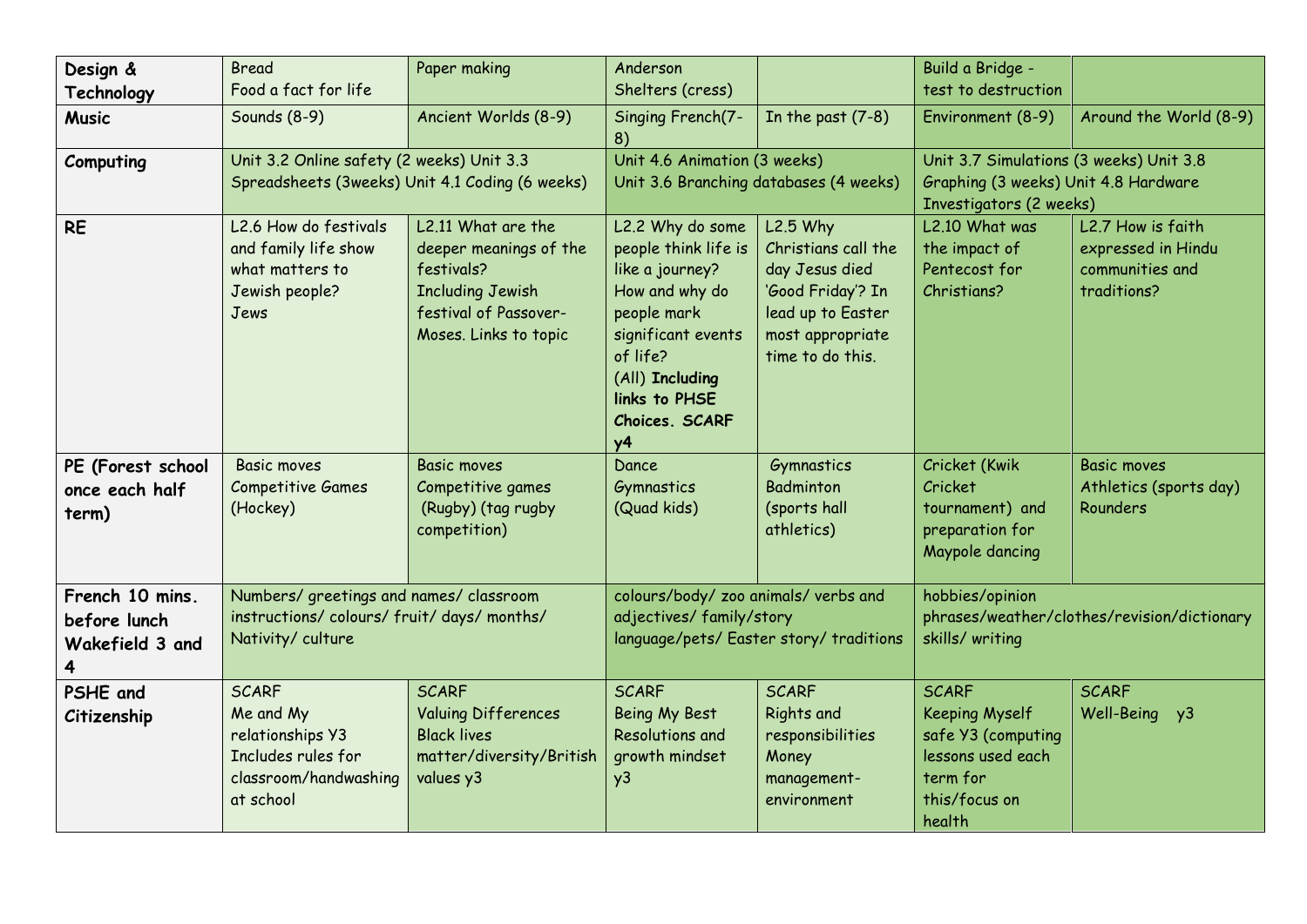## Key Stage 2: Year B

|                    | I came, I saw, I conquered                                                                                                                                                                                                                                                                                                                                                                                                                                                 |                  |                                                                                                                                                                                                                               | Henry Tudor and his wives                                                                                                                                                                                                                                                                                                                     |                                                                                                                                                                                            | <b>Gravenhurst and Beyond</b>                                                                                                                                                                                                                                                                                                                                                                                                                                                  |  |
|--------------------|----------------------------------------------------------------------------------------------------------------------------------------------------------------------------------------------------------------------------------------------------------------------------------------------------------------------------------------------------------------------------------------------------------------------------------------------------------------------------|------------------|-------------------------------------------------------------------------------------------------------------------------------------------------------------------------------------------------------------------------------|-----------------------------------------------------------------------------------------------------------------------------------------------------------------------------------------------------------------------------------------------------------------------------------------------------------------------------------------------|--------------------------------------------------------------------------------------------------------------------------------------------------------------------------------------------|--------------------------------------------------------------------------------------------------------------------------------------------------------------------------------------------------------------------------------------------------------------------------------------------------------------------------------------------------------------------------------------------------------------------------------------------------------------------------------|--|
|                    |                                                                                                                                                                                                                                                                                                                                                                                                                                                                            | Veni, vidi, vici |                                                                                                                                                                                                                               |                                                                                                                                                                                                                                                                                                                                               |                                                                                                                                                                                            |                                                                                                                                                                                                                                                                                                                                                                                                                                                                                |  |
| Subject            | Autumn 1                                                                                                                                                                                                                                                                                                                                                                                                                                                                   | Autumn 2         | Spring 1                                                                                                                                                                                                                      | <b>Spring 2</b>                                                                                                                                                                                                                                                                                                                               | Summer 1                                                                                                                                                                                   | Summer 2                                                                                                                                                                                                                                                                                                                                                                                                                                                                       |  |
| <b>English</b>     | <b>Fiction</b><br>1) Myths & Legends- The Seal Children/Beowulf<br>2) Narrative - Stone Age Boy- Jane Considine Unit<br><b>Non Fiction</b><br>3) Recounts-Little Mouse's Book of Fears<br>4) Reports-An Anthology of Intriguing Animals<br>Skeletons and Muscles-Jane Considine writing unit<br>Poetry<br>5) Creating Images<br>Read Window Jeannie Baker/poems<br>provide(Hamilton)<br>Children create an image rich poem<br>OR new unit<br>Autumn is here Jane Considine |                  | <b>Fiction</b><br>The Pot of Wisdom<br>type story<br>Non Fiction<br>2) Chronological reports<br>3) Persuasive Writing<br>Invite an Author<br>Poetry<br>Read poems from The Works<br>Write a kenning using metaphor and simile | 1) Stories from Other Cultures<br>Read Africa is not a country<br>Mufaro's Beautiful Daughters<br>Write an alternative version of the 'Cinderella'<br>Read Henry's Freedom Box<br>Who was Rosa Parks Write a newspaper report and<br>first person recount as Henry<br>Write a letter Jane Considine unit for y4<br>4) List poems and Kennings |                                                                                                                                                                                            | <b>Fiction</b><br>1)Fables<br>Read stories from Aesop's Fables Michael Rosen<br>Write our own fables<br>2) Fairy Stories and Playscripts<br>Beware the Storybook wolves<br>The Pea and the Princess<br>The Princess and the Pea<br>Non Fiction<br><b>Explanation writing</b><br>The Street Beneath My Feet<br>Jane Considine unit for writing<br>Poetry<br>Poetry By Heart<br>Prepare for leavers' assembly with poems to be recited<br>Off by Heart-Poems for You to remember |  |
| <b>Mathematics</b> | Number and place value x4 weeks<br>Addition and subtraction x5 weeks<br>(including perimeter/money problem<br>solving)<br>Multiplication and division x4 weeks<br>including area x2 weeks (into next term)                                                                                                                                                                                                                                                                 |                  | Complete multiplication and division<br>(including money and area problem-<br>solving) x3 weeks<br>Fractions $\times$ 4 weeks<br>Y4 Decimals x 2 weeks<br>Time $\times$ 2 week                                                |                                                                                                                                                                                                                                                                                                                                               | Measurement- time 2 weeks<br>Geometry angles x 2 weeks<br>Shape and symmetry $\times$ 2 weeks<br>Position and direction x 2<br>statistics x 2<br>measurement area and perimeter $\times$ 2 |                                                                                                                                                                                                                                                                                                                                                                                                                                                                                |  |
| <b>Science</b>     | Animals                                                                                                                                                                                                                                                                                                                                                                                                                                                                    | Humans           | Electricity                                                                                                                                                                                                                   | Forces & Magnets                                                                                                                                                                                                                                                                                                                              | <b>Rocks</b>                                                                                                                                                                               | States of matter<br>links to chocolate                                                                                                                                                                                                                                                                                                                                                                                                                                         |  |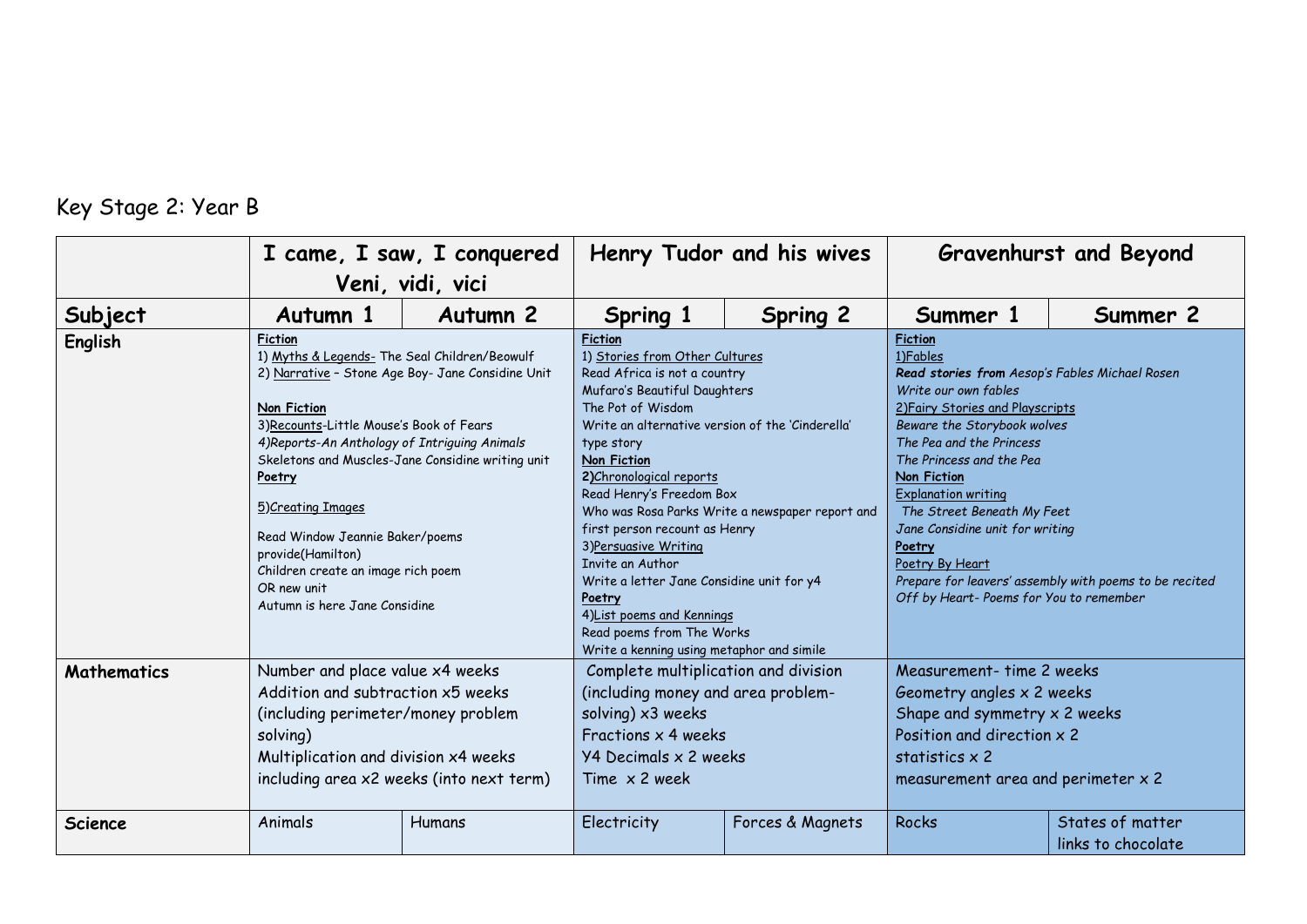|                     | Links to PHSE<br>Health                                                                                | Links to PHSE<br>Health                                                              |                                                                                                         |                                                                                |                                                                                             |                                                                                                                                               |
|---------------------|--------------------------------------------------------------------------------------------------------|--------------------------------------------------------------------------------------|---------------------------------------------------------------------------------------------------------|--------------------------------------------------------------------------------|---------------------------------------------------------------------------------------------|-----------------------------------------------------------------------------------------------------------------------------------------------|
| <b>History</b>      | Stone Age to Iron<br>Age (briefly)<br>Roman Empire &<br>Julius Caesar<br>invasions                     | Boudicca<br>Romanisation of<br><b>Britain</b><br><b>Roman Detectives</b><br>workshop | Maps and the<br>world<br>Portraits<br>Henry VIII and<br>wives<br>Battle of<br>Bosworth                  | Rich and Poor<br>Crime and<br>Punishment<br>Illnesses and cures<br>Shakespeare | Gravenhurst-Then<br>and now-links to<br>human geography<br>now (transport to<br>school)     |                                                                                                                                               |
| Geography           | Maps of where<br>they invaded<br>Settlements/<br>Hillforts/water                                       |                                                                                      | Trade & Trade<br>Routes<br>Links to PHSE<br>Global<br>Communites                                        |                                                                                | Investigating the<br>Local Area<br>Sketching Maps of<br>the School<br>Environment           | <b>Locate Counties</b><br>Climate & Weather-<br>South America<br>Rain forest-biomes<br>Links to PHSE<br><b>Communities</b><br>Global warming. |
| Art                 | <b>Mosaics</b><br>Collage<br>Celtic pottery-<br>thumb pots<br>weaving                                  |                                                                                      | Portraits-<br>Holbein<br>from this period<br>miniatures<br>Appearances can<br>be deceptive.<br>Heraldry |                                                                                | Lowri-                                                                                      | Art South America                                                                                                                             |
| Design & Technology |                                                                                                        | Making chariots-<br>chassis and carriage                                             |                                                                                                         | Money containers-<br>textiles                                                  |                                                                                             | <b>Making Monsters</b>                                                                                                                        |
| <b>Music</b>        | Human Body 9(8-<br>9)                                                                                  | Sounds 3(8-9)                                                                        | Tudor<br>instruments<br>In the past $7(8-9)$                                                            | Food and drink<br>Tudor banquet (8-<br>9)                                      | Environment 1 (7-8)                                                                         | Communication (7-8)                                                                                                                           |
| Computing           | Unit 4.2 Online safety (2 weeks) Unit<br>4.7Effective Searching (3 weeks) Unit 3.1<br>Coding (6 weeks) |                                                                                      | Unit 4.4 Writing for Different<br>Audiences(5 wks) Unit 4.5 Logo (4<br>weeks)                           |                                                                                | Unit 3.5 Email (6 weeks) Unit 3.4 Touch typing<br>(4 weeks) Unit 4.3 Spreadsheets (6 weeks) |                                                                                                                                               |
| <b>RE</b>           | L2.1 Where, how<br>and why do people<br>worship?                                                       | L <sub>2.9</sub> How do<br>festivals and worship                                     | L2.3 What is the<br>Trinity and why is                                                                  | L2.4 What kind of<br>world did Jesus<br>want?                                  | L2.8 How is faith<br>expressed in Sikh                                                      | L2.12 How and why do<br>people try to make the<br>world a better place?                                                                       |